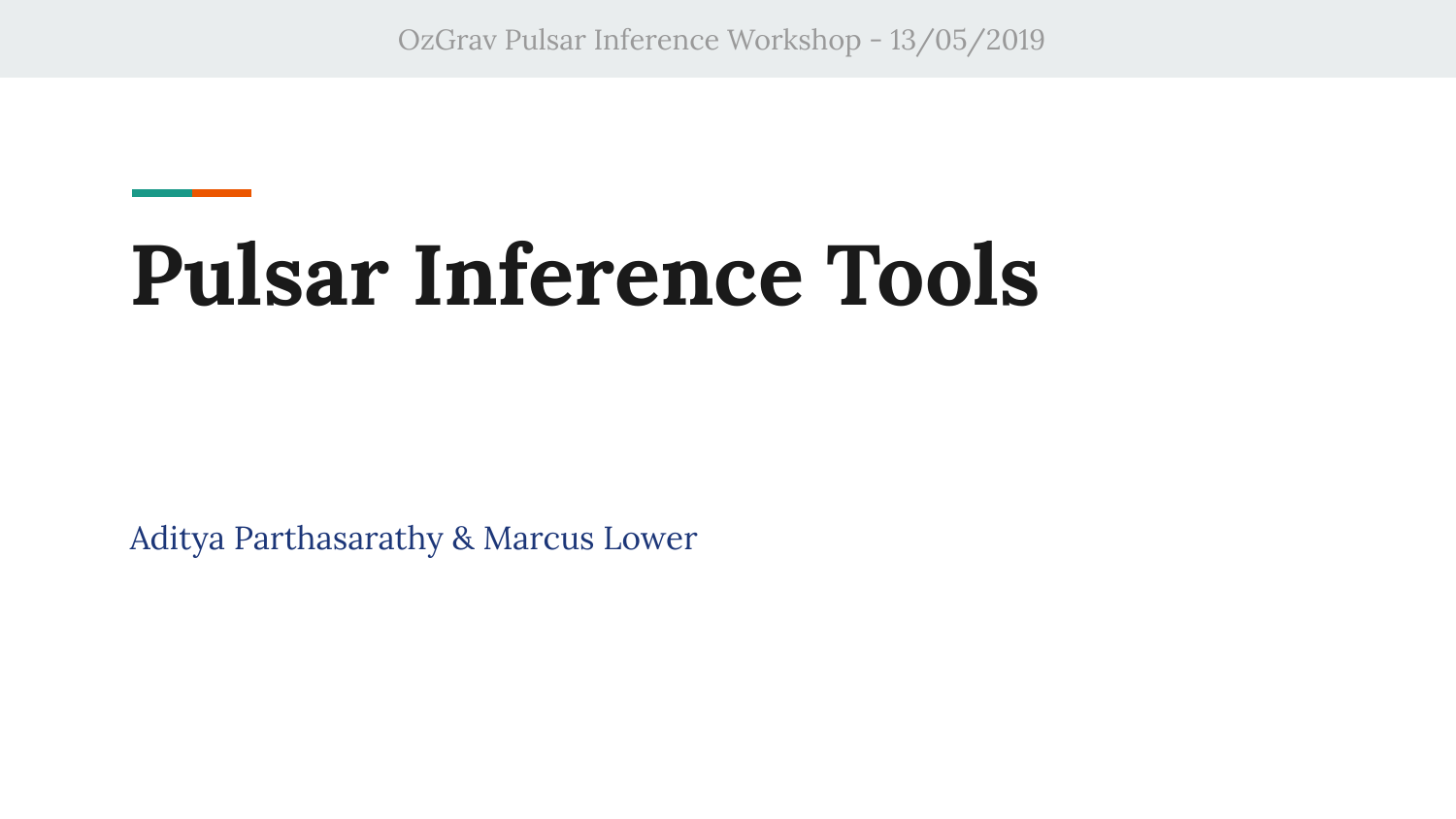## **Tempo & Tempo2**

- Standard pulsar timing tool
- Code Repository: [https://bitbucket.org/psrsoft/](https://bitbucket.org/psrsoft/tempo2/src/master/) [tempo2/src/master/](https://bitbucket.org/psrsoft/tempo2/src/master/)
- Intuitive user interface
- Lots of plugins!
	- Generalised Least Squares
	- TempoNest
	- Glitch finding
	- Timing residual simulations
- More during Tempo2 activity.



2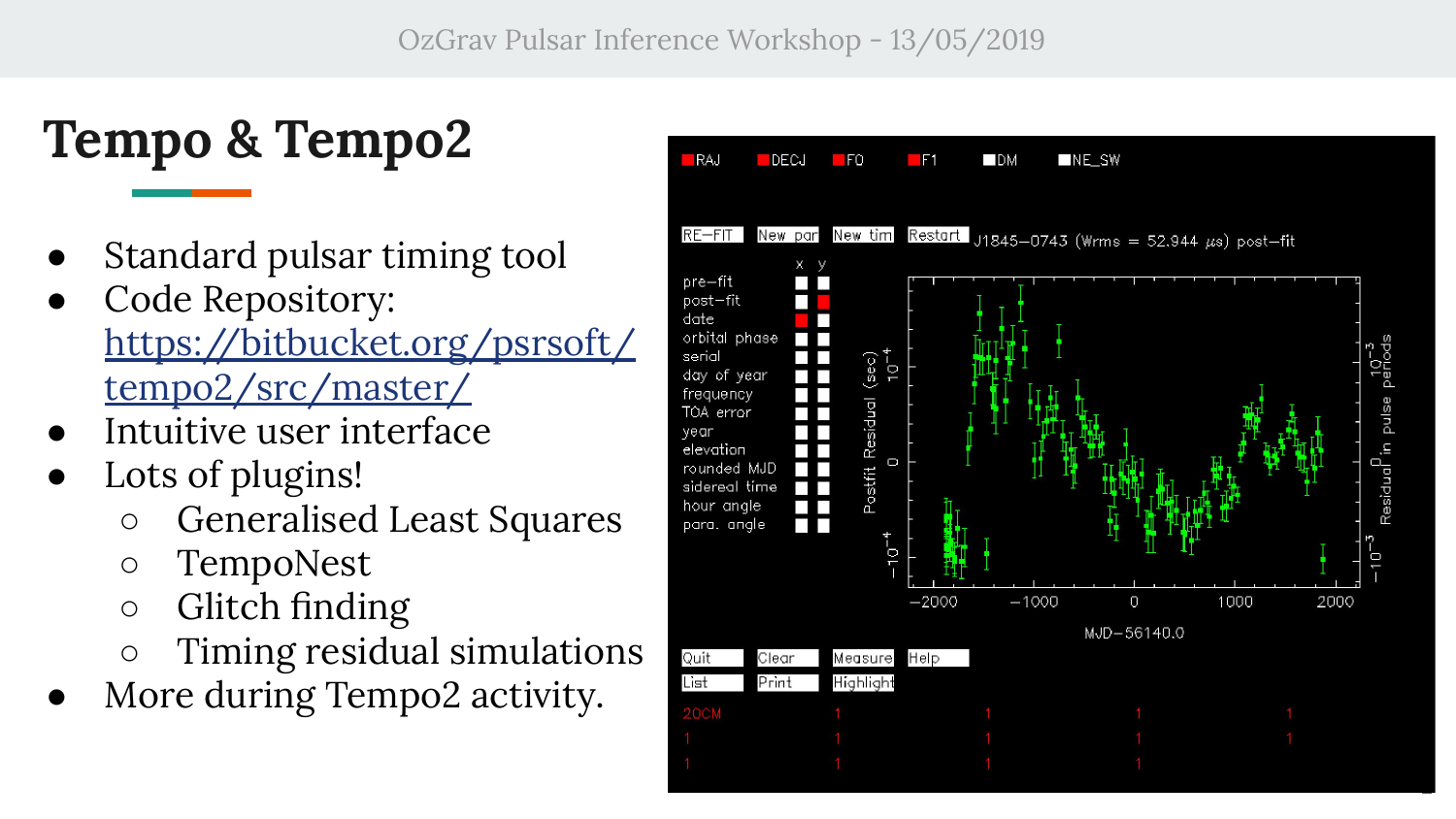#### **Libstempo**

- Python wrapper for Tempo2
- Useful for integrating tempo2 functions into codes.
- Most useful for simulating timing residuals with stochastic parameters and GW signals.
- Code repository: <https://github.com/vallis/libstempo>
- Python notebooks available online.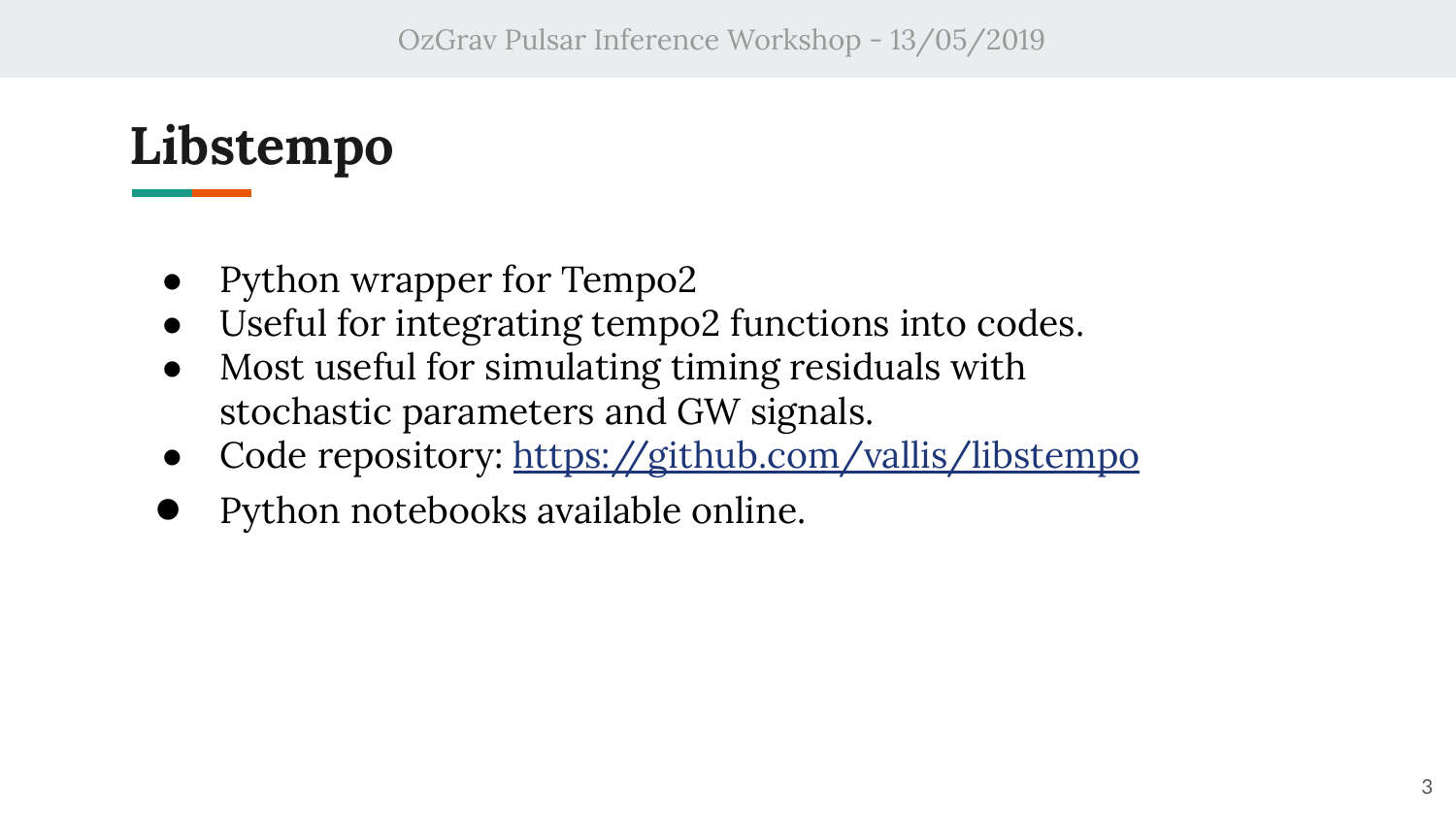OzGrav Pulsar Inference Workshop - 13/05/2019

## **PINT (PINT is not Tempo3)**

- Pure python based alternative to Tempo2.
- Can easily be installed on OzStar and works!
- Supports sampling algorithms (e.g emcee) for least-squares fitting.
- Code repository: <https://github.com/nanograv/PINT>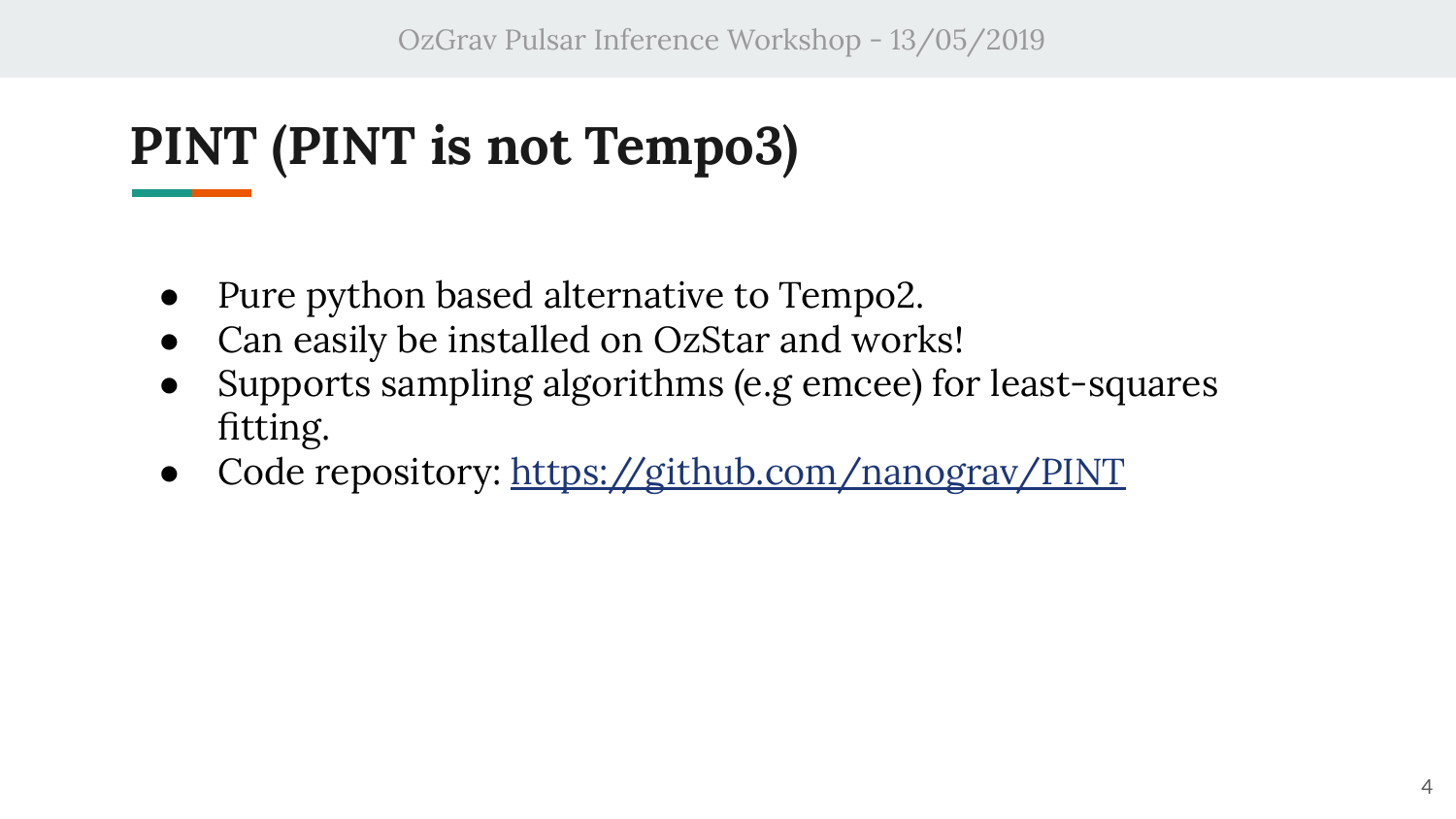## **Enterprise**

- Bayesian sampling of stochastic pulsar parameters.
- BAYESEPHEM (come to Steve Taylor's talk tomorrow)
- Code repository: <https://github.com/nanograv/enterprise>
- More during the activity.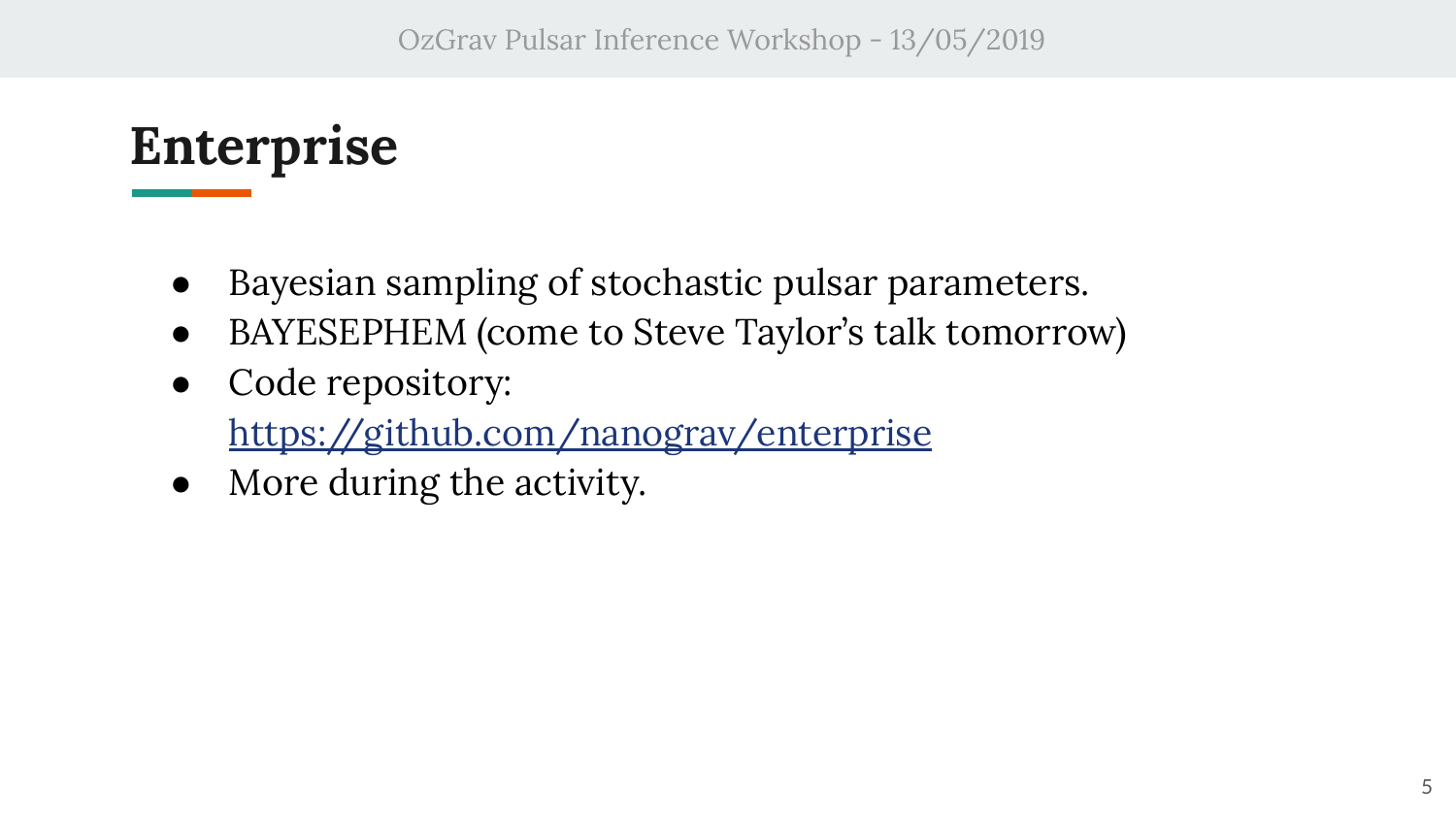#### **TempoNest**

- Bayesian plugin for Tempo2
- Samples both stochastic and deterministic parameters (only tool available)
- Enables model selection.
- Uses MultiNest (default) and PolyChord.
- Code repository: <https://github.com/LindleyLentati/TempoNest>
- More during the activity.